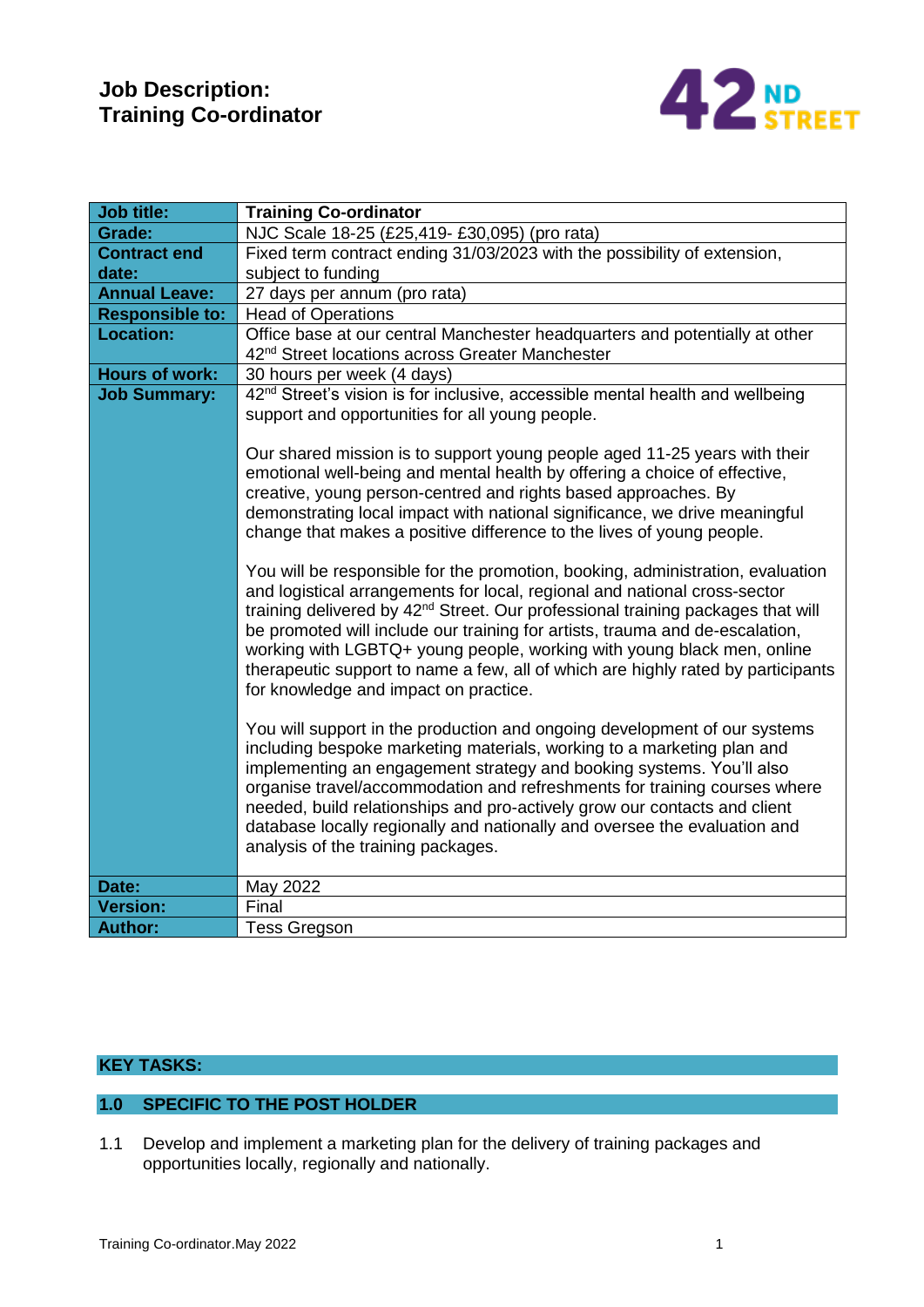- 1.2 Develop relationships with stakeholders to promote training packages across health and social care, Voluntary Community and Social Enterprise, Business, communities of identity and interest, geographical communities and arts, cultural and heritage sectors.
- 1.3 Maintain and manage relationships with stakeholders and maintain a database of contacts and clients.
- 1.4 Develop training materials and packages with key delivery staff at 42<sup>nd</sup> Street to ensure high quality and consistency.
- 1.5 Develop and implement promotion and booking systems for training packages and plan/create multi-media communications materials.
- 1.6 Liaise with trainees, trainers and venues to co-ordinate training sessions and opportunities.
- 1.7 Develop 42<sup>nd</sup> Street's training brand locally, regionally and national to ensure brand consistency.
- 1.8 Support the development, management and update of training related content for the 42<sup>nd</sup> Street website(s) and social media accounts.
- 1.9 Co-develop evaluation frameworks for training packages and opportunities and analyse and report on the feedback and findings to inform continuous improvement.
- 1.10 Contribute to the ongoing review of our pricing structure for training packages to ensure we are both competitive, aligned to market rates whilst being financially accessible to a range of participants.
- 1.11 Work at our Manchester headquarters and potentially at other 42<sup>nd</sup> Street venues across Greater Manchester, dependent on the needs of the Charity.
- 1.12 There will be some need for local, regional and national travel.

#### **2.0 SHARED WITH ALL STAFF**:

- 2.1 Ensure that the values and principles underlying the organisation's mental health and emotional well-being support with young people are maintained and developed. These include an active commitment to anti-discriminatory practice and ensuring that services are accessible to those young people who are often excluded from such services, for example, black young people, disabled young people, gay, lesbian, bisexual and trans young people.
- 2.2 Be aware of and ensure compliance with legal requirements and internal policies with particular reference to information governance, data protection, confidentiality, health and safety, and safeguarding children and vulnerable adults.
- 2.3 Ensure the maintenance of standards of practice according to  $42<sup>nd</sup>$  Street and any regulating, professional and accrediting bodies (e.g. BPS, HSCIC, UKCP, BABCP).
- 2.4 Contribute to the development of  $42<sup>nd</sup>$  Street through active involvement in team meetings, consultations and other relevant systems and structures.
- 2.5 Maintain all relevant information systems including monitoring and evaluation, recording HR and personnel systems.
- 2.6 Participate in managerial supervision and have an active involvement in professional development opportunities at 42nd Street.
- 2.7 Maintain safe systems of work at all times and take care of your own safety, and that of colleagues and others who may be affected by your activities.
- 2.8 Undertake any other duties that may be required which are commensurate with your role.
- 2.9 Undertake any requests made by the Leadership Team at  $42^{nd}$  Street that is relevant to this post.
- 2.10 Provide some of your work at times other than office hours depending on the operating times of partners and the needs of the charity; this could include evening and weekend work.

*The main responsibilities are not an exhaustive list of duties, only a general guide to the post. In consultation with the post-holder, the duties may change from time to time to reflect the changing needs of the service.*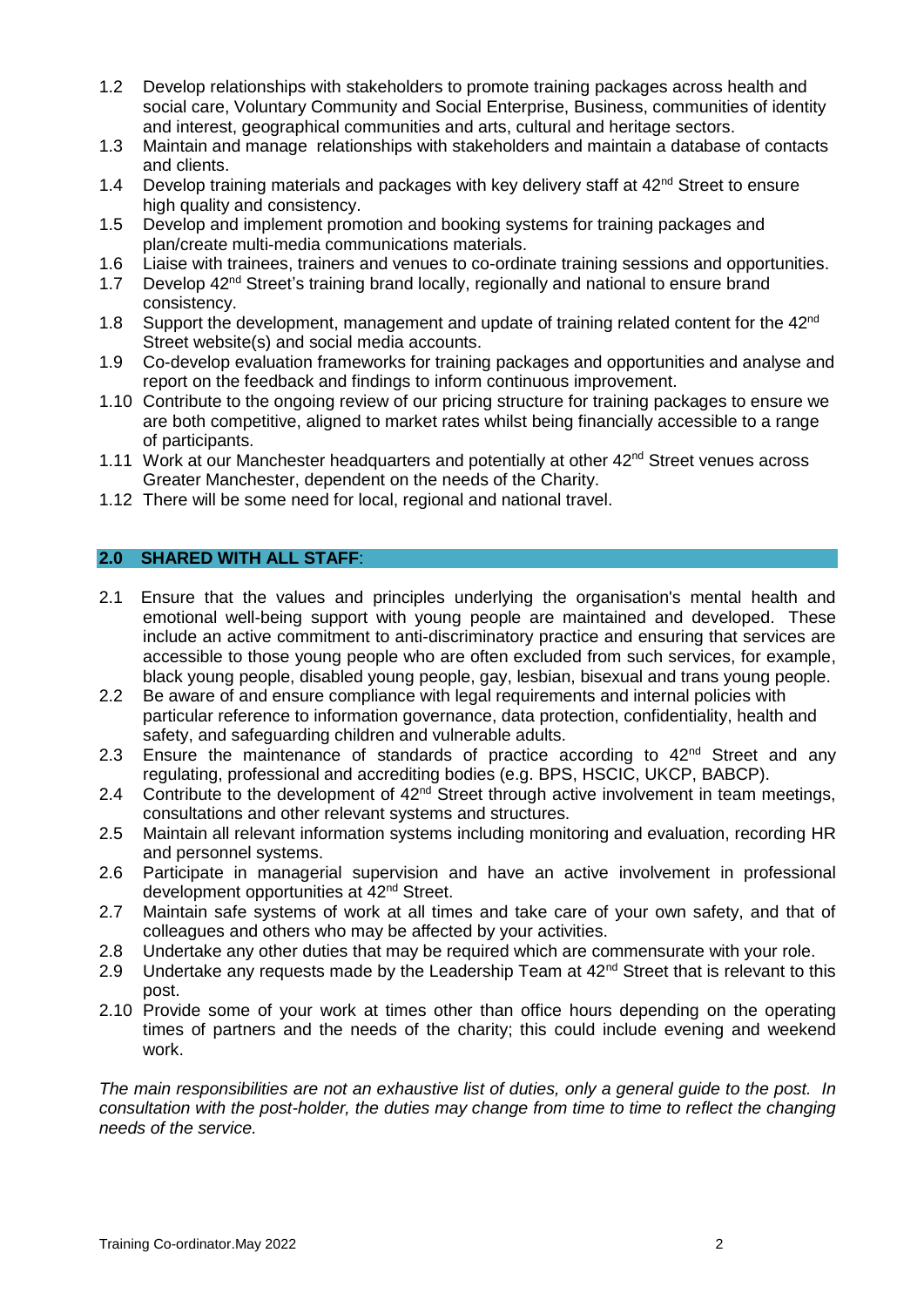# **Person Specification: Training & Events Co-ordinator**



**Note to applicants:** The ideal post holder should meet all the essential requirements detailed below. Consideration will be given to desirable requirements if there are more than 6 candidates who meet all the essential requirements. With reference to the requirements under **item 4** where it is referenced 'application' it is sufficient to **indicate agreement** to commit to the identified professional areas.

|               | <b>SELECTION CRITERIA</b>                                                            | <b>METHOD OF</b>                                   | <b>ESSENTIAL</b> | <b>DESIRABLE</b> |  |  |  |
|---------------|--------------------------------------------------------------------------------------|----------------------------------------------------|------------------|------------------|--|--|--|
|               |                                                                                      | <b>ASSESSMENT</b>                                  |                  |                  |  |  |  |
|               |                                                                                      |                                                    |                  |                  |  |  |  |
| 1.            | <b>Training, Qualifications &amp; Experience</b>                                     |                                                    |                  |                  |  |  |  |
|               | The successful candidate will have:                                                  |                                                    |                  |                  |  |  |  |
| a)            | A minimum of 2 years' experience in an                                               | $\checkmark$ Application                           | x                |                  |  |  |  |
|               | administrative/ marketing role.                                                      | $\checkmark$ Interview                             |                  |                  |  |  |  |
| b)            | Experience of Project Management.                                                    | $\checkmark$ Application                           |                  | X                |  |  |  |
|               |                                                                                      | $\checkmark$ Interview                             |                  |                  |  |  |  |
| c)            | Experience of effective stakeholder                                                  | $\checkmark$ Application                           | X                |                  |  |  |  |
|               | management.                                                                          | $\checkmark$ Interview                             |                  |                  |  |  |  |
| d)            | Experience of developing and delivering                                              | Application<br>✓                                   |                  | x                |  |  |  |
|               | training packages.                                                                   | $\checkmark$ Interview                             |                  |                  |  |  |  |
| e)            | Experience of using multiple communication                                           | $\checkmark$ Application                           | x                |                  |  |  |  |
|               | channels to a variety of audiences.                                                  | Interview<br>✓                                     |                  |                  |  |  |  |
| f)            | Experience of using a range of digital                                               |                                                    |                  |                  |  |  |  |
|               | software to ensure a data-driven approach to                                         | $\checkmark$ Application                           |                  |                  |  |  |  |
|               | marketing, accessible participant experience                                         | $\checkmark$ Interview                             | x                |                  |  |  |  |
|               | and feedback mechanisms and analysis of                                              |                                                    |                  |                  |  |  |  |
|               | impact.                                                                              |                                                    |                  |                  |  |  |  |
| g)            | Experience working in the VCSE, young                                                | Application<br>✓                                   |                  |                  |  |  |  |
|               | people, or creative industries sectors                                               | Interview                                          |                  | x                |  |  |  |
| 2.            | <b>Knowledge</b>                                                                     |                                                    |                  |                  |  |  |  |
|               | The successful candidate will be able to demonstrate knowledge and understanding of: |                                                    |                  |                  |  |  |  |
| a)            | Knowledge of approaches to monitoring,                                               |                                                    |                  |                  |  |  |  |
|               | impact and evaluation, including use of                                              | $\checkmark$ Application<br>$\checkmark$ Interview | X                |                  |  |  |  |
|               | digital software.                                                                    |                                                    |                  |                  |  |  |  |
| b)            | Accomplished computer skills including word                                          |                                                    |                  |                  |  |  |  |
|               | processing, email, excel and publisher.                                              | $\checkmark$ Application                           | x                |                  |  |  |  |
| $\mathsf{c})$ | Some understanding and curiosity to better                                           |                                                    |                  |                  |  |  |  |
|               | understand different sectors in relation to                                          | $\checkmark$ Application                           |                  |                  |  |  |  |
|               | mental health and well-being including health                                        | Interview<br>✓                                     | x                |                  |  |  |  |
|               | and social care and arts and culture.                                                |                                                    |                  |                  |  |  |  |
|               | 3. Skills & Abilities                                                                |                                                    |                  |                  |  |  |  |
|               | The successful candidate will have:                                                  |                                                    |                  |                  |  |  |  |
| a)            | Extremely strong communication skills                                                | $\checkmark$ Application                           |                  |                  |  |  |  |
|               | including telephone, verbal, written and                                             | $\checkmark$ Interview                             | X                |                  |  |  |  |
|               | social media.                                                                        |                                                    |                  |                  |  |  |  |
| b)            | Strong multi-tasker, with the ability to                                             | $\checkmark$ Application                           |                  |                  |  |  |  |
|               | manage deadlines.                                                                    | Interview.<br>$\checkmark$                         | x                |                  |  |  |  |
|               |                                                                                      | Application<br>✓                                   |                  |                  |  |  |  |
| c)            | Work both independently and as part of a                                             |                                                    | X                |                  |  |  |  |
|               | team to achieve goals.                                                               | $\checkmark$ Interview.                            |                  |                  |  |  |  |
| d)            | Plan, organise and prioritise own workload                                           | Application<br>✓                                   | X                |                  |  |  |  |
|               | and manage time effectively.                                                         | Interview.<br>✓                                    |                  |                  |  |  |  |
| e)            | Experience of using a range of Adobe                                                 | Application<br>✓                                   |                  |                  |  |  |  |
|               | applications.                                                                        | Interview.<br>✓                                    | x                |                  |  |  |  |
|               | Experience of using content scheduling                                               | Application<br>✓                                   | x                |                  |  |  |  |
| f)            | platforms.                                                                           | $\checkmark$ Interview.                            |                  |                  |  |  |  |
|               |                                                                                      |                                                    |                  |                  |  |  |  |
| g)            | <b>Experience of using Content Management</b>                                        | Application<br>✓                                   | X                |                  |  |  |  |
|               | Systems.                                                                             | $\checkmark$ Interview.                            |                  |                  |  |  |  |
| h)            | Experience of coding.                                                                | $\checkmark$ Application                           |                  | x                |  |  |  |

Training Co-ordinator.May 2022 3